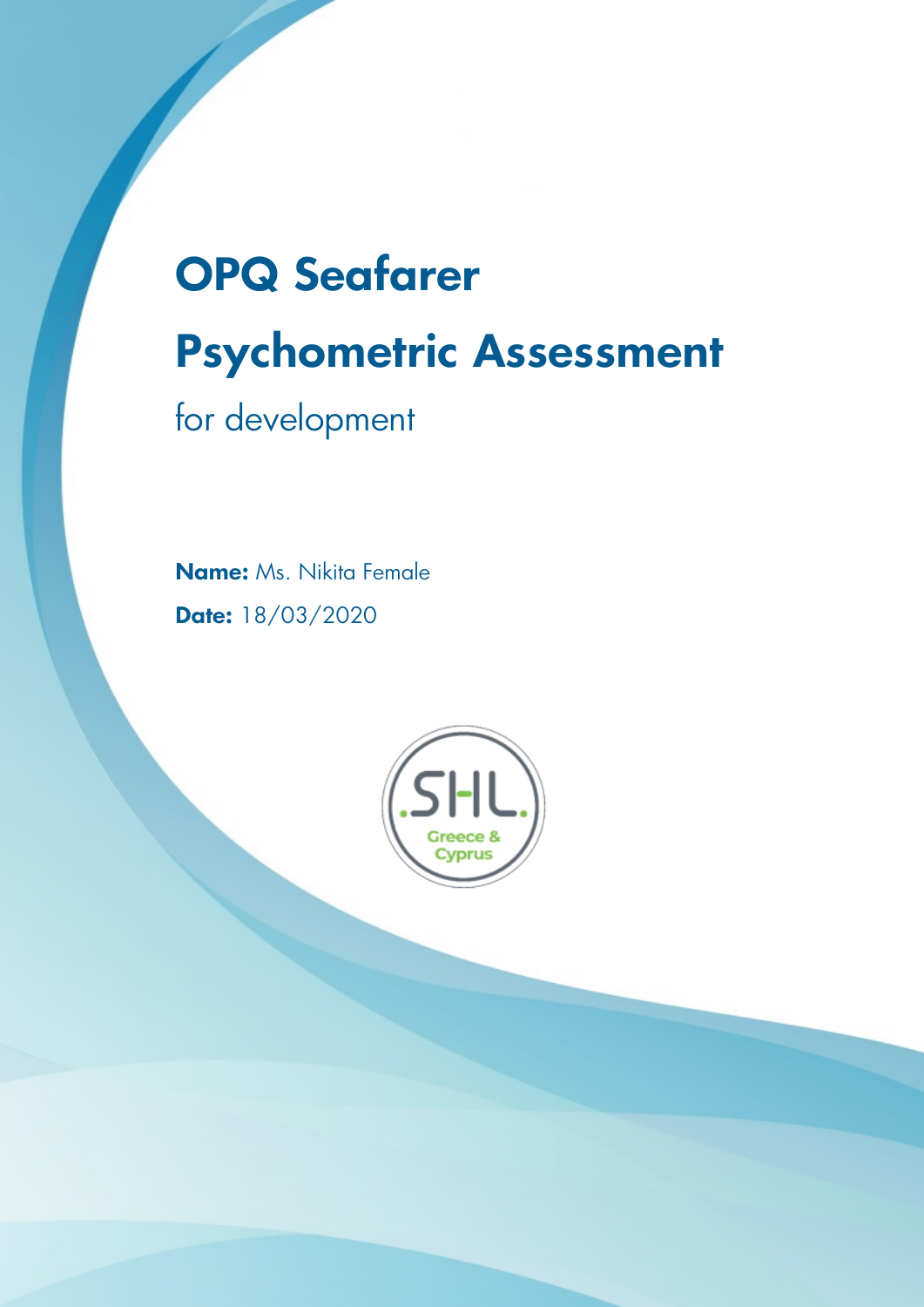### **Introduction**

The OPQ Seafarer Psychometric Assessment- Development Report provides a profile of your typical working style. This report uses your responses to suggest your likely strengths and development needs based on the five competencies which have been identified as most important for Vessel personnel. The report has been developed by experienced Occupational Psychologists and is designed to be used in the development of deck and engine officers.

Your report is based on the responses you gave to the OPQ32™ which is the most used Occupational Personality Questionnaire globally. Your responses have been compared with a large group of people who have filled in the same questionnaire.

This report cannot address your technical capability for your role, but it is relevant to how you will probably apply your level of technical competence to your work. When considering this report's description of your personality, it is important to recognise that it is based on the answers you gave and is your own view, representing your preferred approach to situations and behaviour with people. You may not always behave in your preferred manner – but your preferences will reflect the behaviour that comes most naturally to you.

The information contained within this report is not intended to be definitive; it should be seen as a starting point for formulating your individual development plan that will help you grow in your job. You will get the most benefit from this report, if you ensure that you have the opportunity to discuss the importance of each competency for your current and future positions.

This report will help raise your awareness by generating a richer picture of yourself in the context of your working style. It will help you to better understand yourself and consider ways to improve your performance and impact as a Professional Seafarer, by offering some tips and ideas on trying out different behaviours, which could be useful in going about your self-development. Trying out some of these indicative behaviours, may allow you to identify which works best for you.

This report has a shelf-life of 18-24 months. Although you can share it with whomever you wish, the publishers of this report will treat it confidentially.

If there are major changes in your life or work, you should complete the OPQ32<sup>TM</sup> again.

#### **This report consists of the following sections:**

- A summary of your overall **competency profile** and ratings.
- A detailed section per competency outlining your **areas of strength and potential for development** for each of the five competencies, with development suggestions where relevant.
- A template for your **personal development plan**.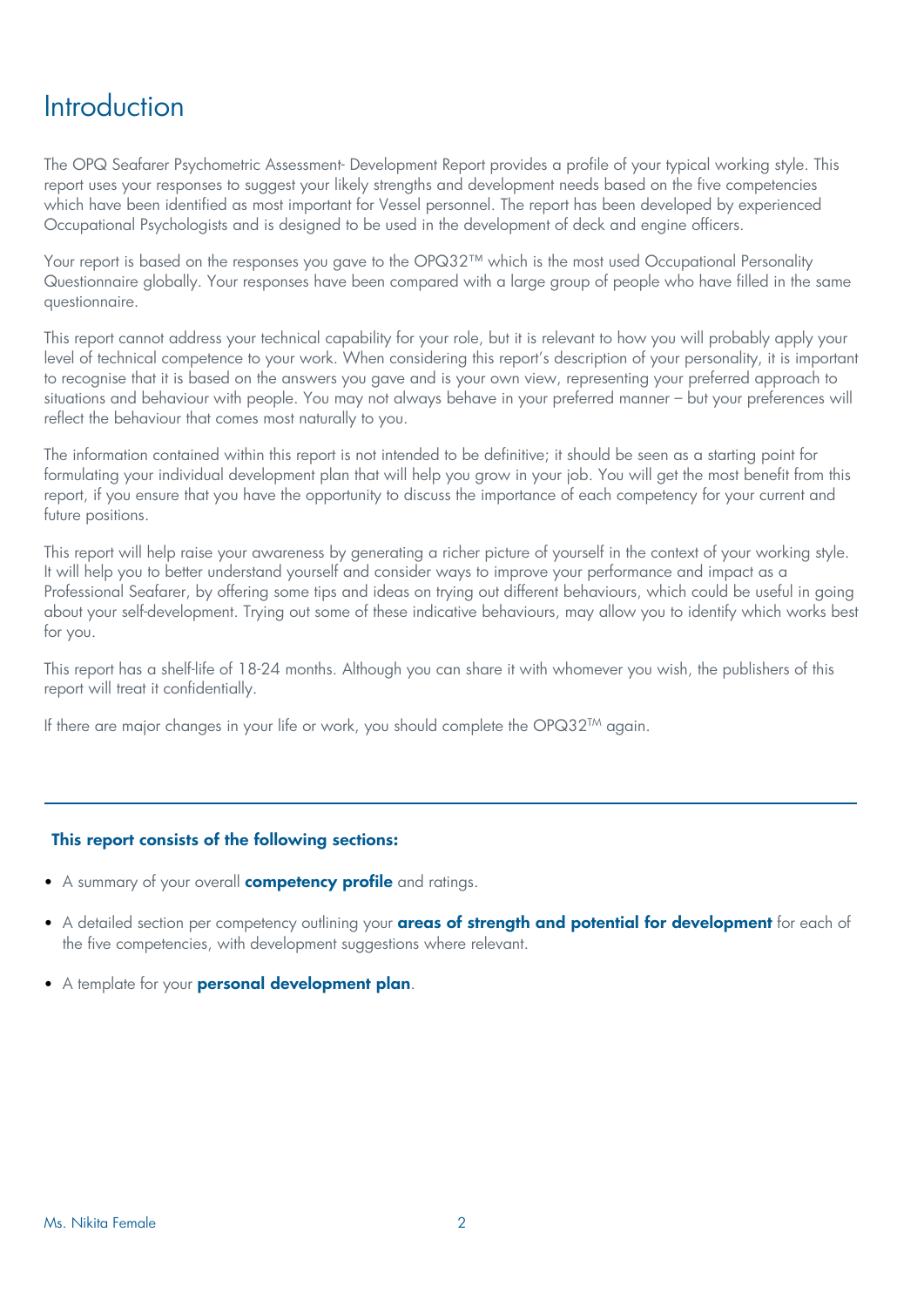# Key to the rating symbols

The following symbols are used in the report to indicate your potential areas of strength and development needs, as well as how your personal style may support each competency area:

#### **Competency Rating Key**

Potential area of strength Some potential scope for development Potential area to develop

| <b>Personal style</b>                               | <b>Statement</b><br><b>Rating Key</b> |
|-----------------------------------------------------|---------------------------------------|
| Personal style may positively support this area     | . .                                   |
| Personal style may moderately support this area     |                                       |
| Personal style may present a challenge in this area |                                       |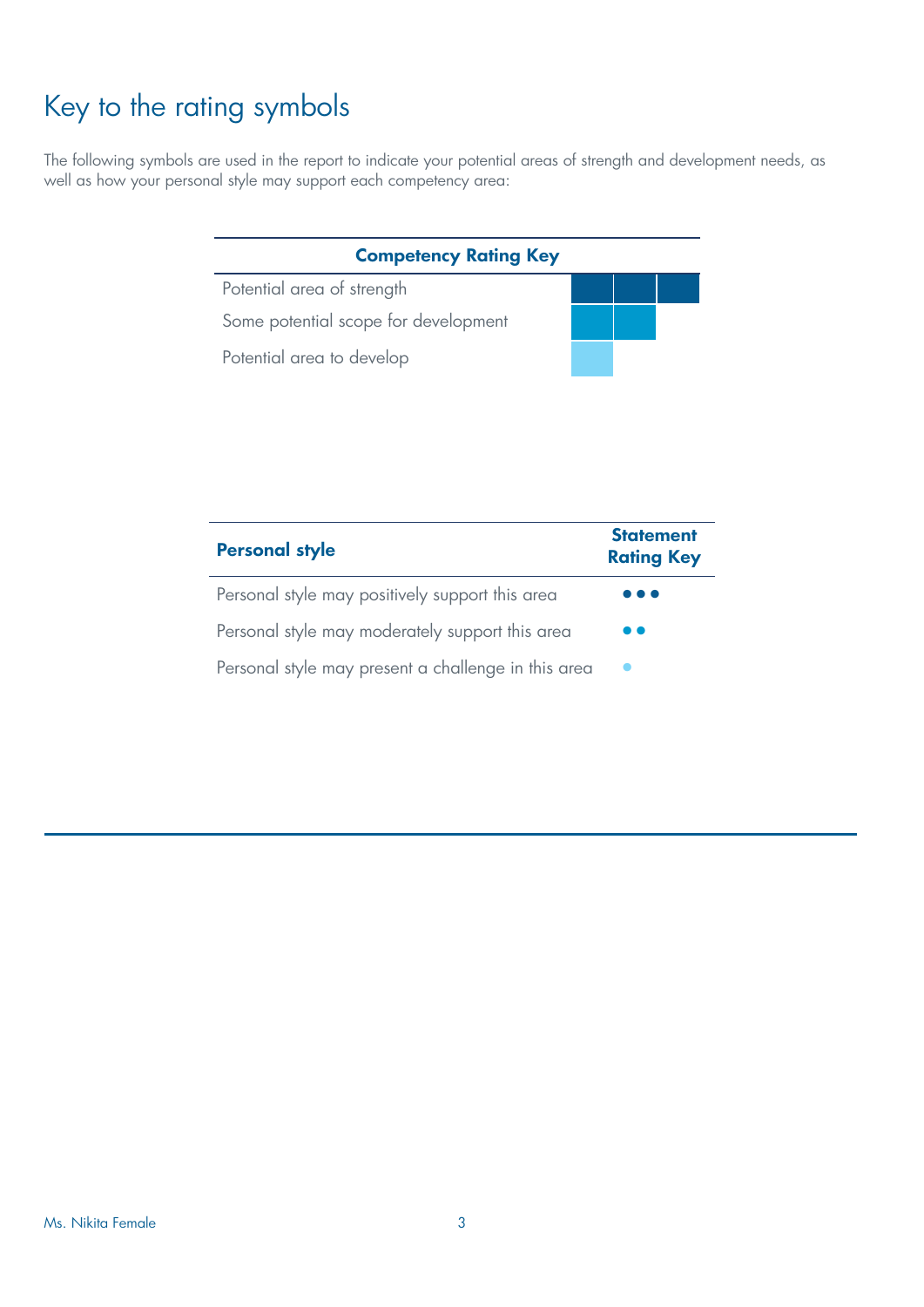# Summary of competency rating

Below is a summary table of your ratings for each of the five competencies.

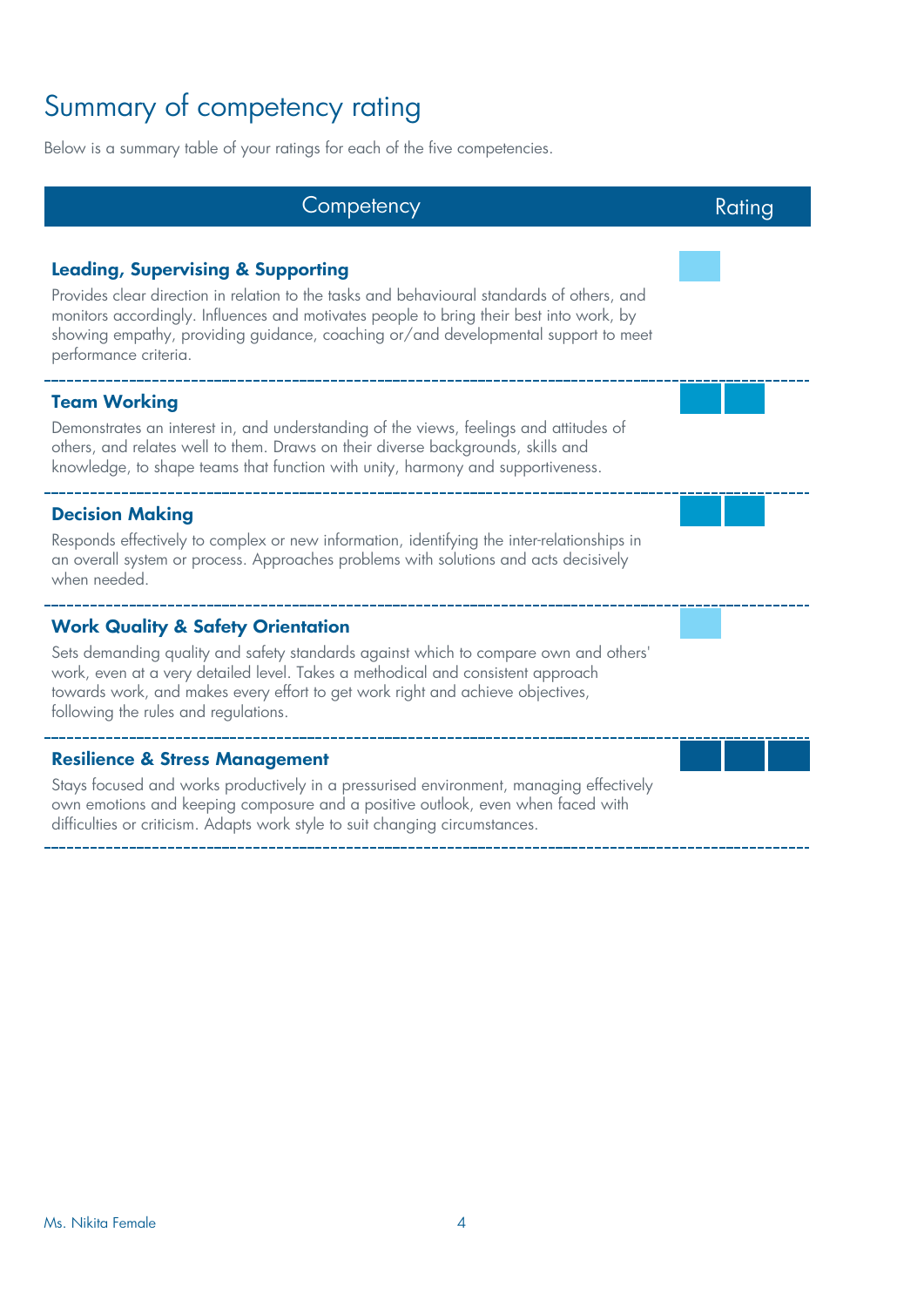# Strengths and potential for development

Below is a summary table of your detailed ratings for each of the five competencies with development suggestions where relevant.

| <b>Leading, Supervising &amp; Supporting</b>                                                                      | Potential area to develop |  |
|-------------------------------------------------------------------------------------------------------------------|---------------------------|--|
| You may sometimes be lively when interacting with team members as a leader.                                       |                           |  |
| You are as likely as most to understand what motivates others.                                                    |                           |  |
| You are as comfortable as most to use a moderate degree of persuasion when motivating others.                     |                           |  |
| You are likely to invite consultation from others when needed but are comfortable making<br>decisions without it. |                           |  |
| You are likely to provide a moderate or selective degree of support and sympathy to people.                       |                           |  |
| You are likely to experience some occasional discomfort leading a team.                                           |                           |  |
| You may not consistently feel confident when influencing others, especially strangers.                            |                           |  |
| You are very unlikely to enjoy working on demanding tasks and set stretching goals for yourself or<br>the team.   |                           |  |
|                                                                                                                   |                           |  |

This appears to be a potential area of development for you. Review the following indicative development activities, which could help you develop your potential in this area.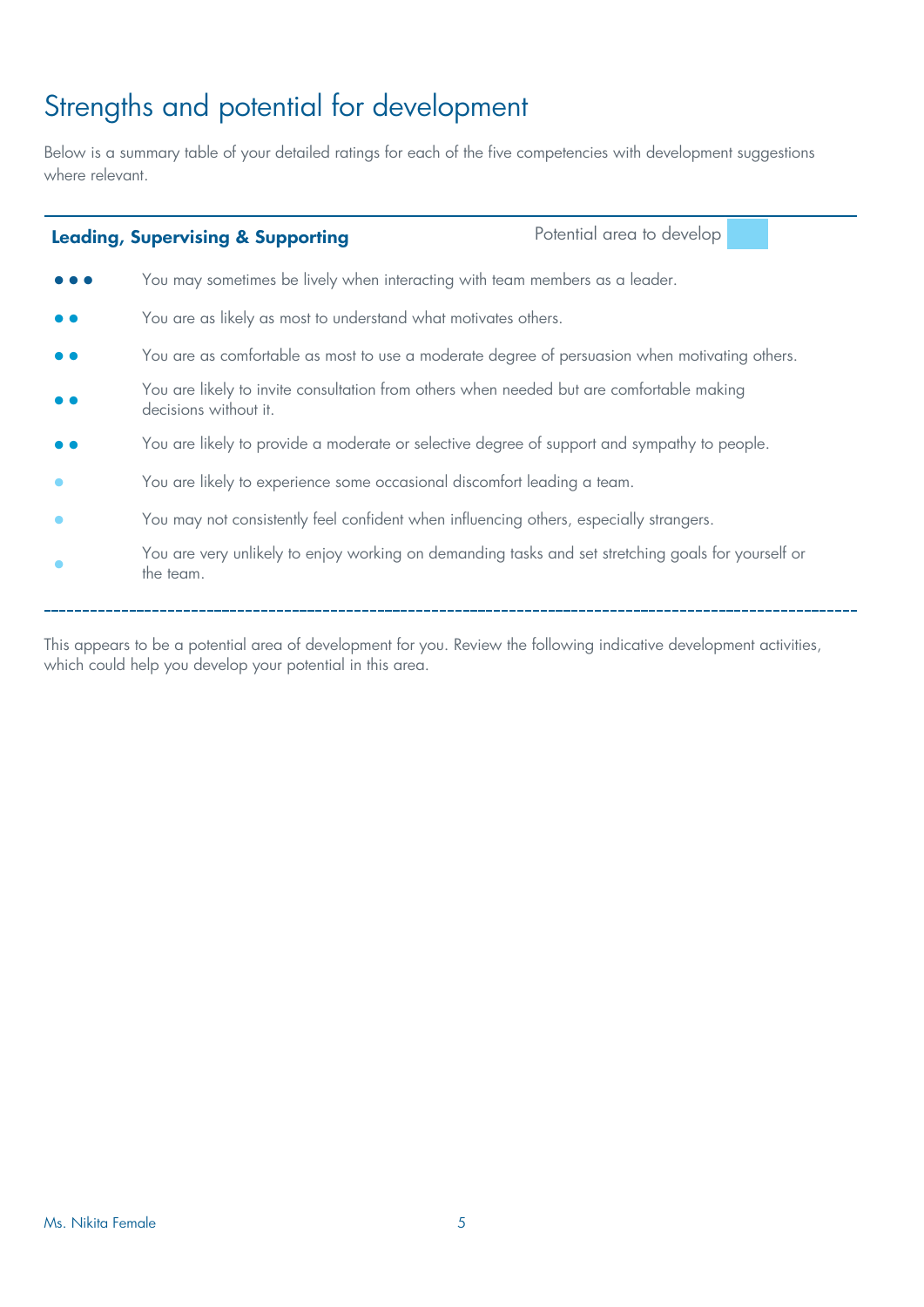#### **Indicative development activities**

In any situation, try to put yourself in the other person's shoes and to identify what motivates them. Invite people to discuss situations where they have felt motivated or demotivated - don't assume that everyone will be motivated by the same factors.

When trying to influence, leaders find it very effective to appeal to emotions: people are more likely to comply or be more motivated if they understand why they need to change something about their performance. When trying to appeal to a colleague, be clear about what it is you intend to say, the key points and the manner you want to communicate these. Consider what is important to the person you are communicating with; their needs, values and goals. See how your points and ideas are linked with their needs, values and goals.

During your pre-work meetings on board, ensure everyone is clear on their tasks and priorities. During a task, give people the opportunity to make their own decisions so that they can develop their own capacity for thinking. Give immediate feedback to help complete the process of delivering this task. Shortly after the task, discuss what they could have done differently. When giving feedback on weaknesses or mistakes, focus on behaviours: point out their impact and identify ways they can change those behaviours. Only give feedback for one thing at a time.

People work much better when they get recognition for the quality of work they produce. Integrate recognition in your leadership toolkit. Ask each member how you can provide them with the support they need. List all the signs that help you recognise when others are experiencing problems at work. Think of both verbal and nonverbal clues which indicate when things are not going well. Tailor your coaching and supportive style to suit the recipient's needs. Give praise as they achieve something, no matter how small it may seem. Praise the effort too, irrespective of the outcome; when the outcome is not successful, find the right time to discuss the lessons learnt.

When managing others, consulting team members has been found to be very useful in motivating them: they feel empowered. It can offer more ideas and perspectives that the manager had not thought of. As a group leader, try asking your team if they can think of different ways to approach tasks daily. Hold back from offering your ideas straightaway and involve them in a decision-making process as well as in implementing the most appropriate solution.

Practicing what you want to say to a team member or the whole team, can be very useful in making sure you get your points across. Organize the way you want to lead a meeting, the targets you want to achieve and the steps you want to take in doing so.

If you are not a natural conversationalist, try to develop some standard topics that you are comfortable with; some non-work related questions to ask your team members (for example about their families). Your team members are likely to respond better to you as their leader and feel more comfortable around you if you help them relate with you on a personal level: share a little bit of yourself, for example by telling stories that you are comfortable telling people.

Make sure that everyone understands all critical success factors and what has to be done to achieve their tasks and mission. Clearly establish the key result areas for each team member. To ensure that people are focused on what they are trying to achieve, agree on follow-up actions and on the kind of support that may be required.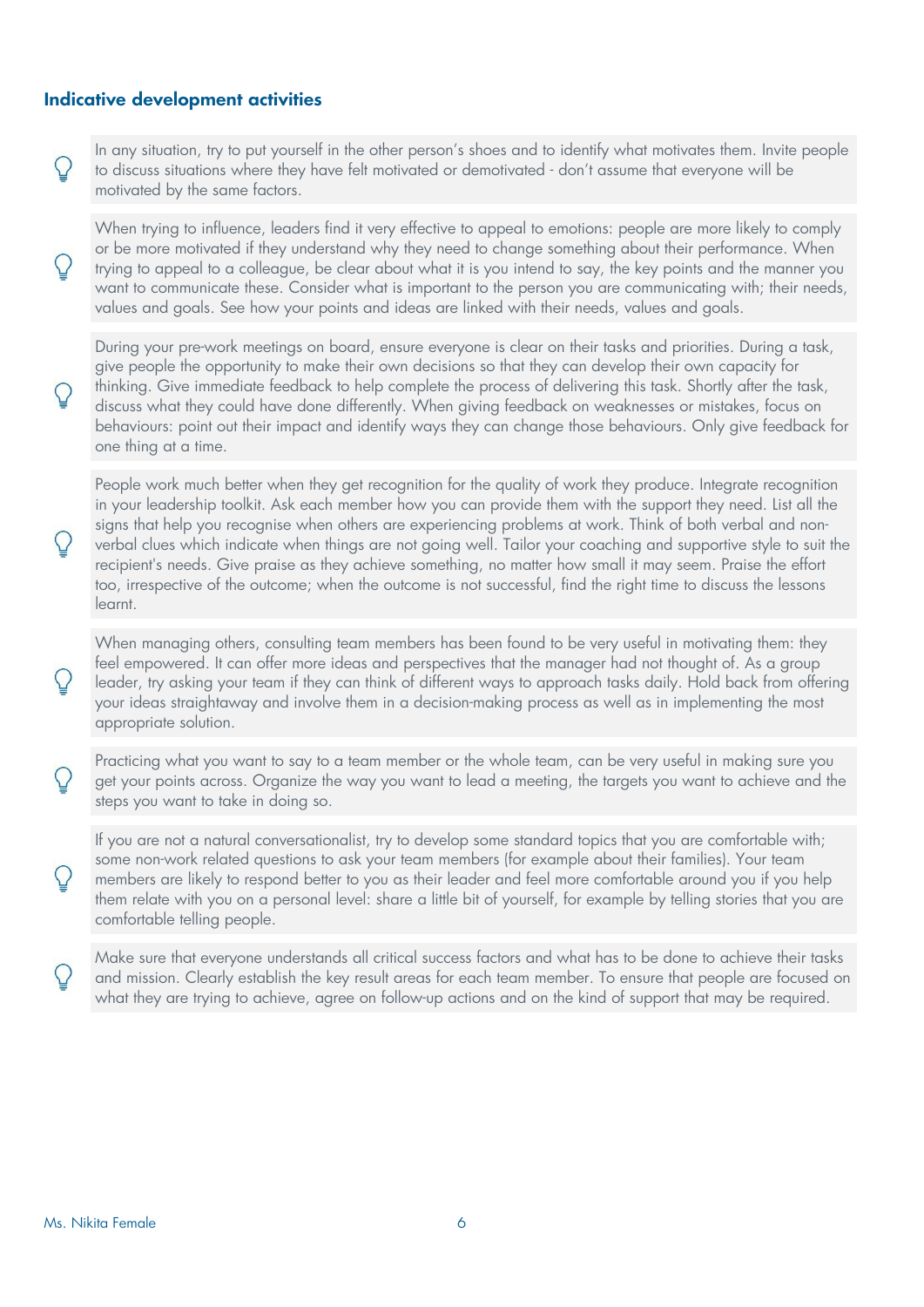| <b>Team Working</b> |                                                                               | Some potential scope for development                                                               |
|---------------------|-------------------------------------------------------------------------------|----------------------------------------------------------------------------------------------------|
|                     | You are somewhat likely to adapt your personal style when relating to others. |                                                                                                    |
|                     | people do.                                                                    | You are generally likely to trust team members and build positive relationships with them, as most |
|                     | You occasionally seek to understand the reasons for others' behaviour.        |                                                                                                    |
|                     | competitive element within the team.                                          | You may not seek out competition, but you are sometimes likely to respond positively to a          |
|                     | You are as likely as others to seek a diverse range of views.                 |                                                                                                    |
|                     |                                                                               | You are likely to provide a moderate degree of support and sympathy to team mates.                 |
|                     | You occasionally prefer to spend time alone, which may affect team working.   |                                                                                                    |

This appears to be a potential area of development for you. Review the following indicative development activities, which could help you develop your potential in this area.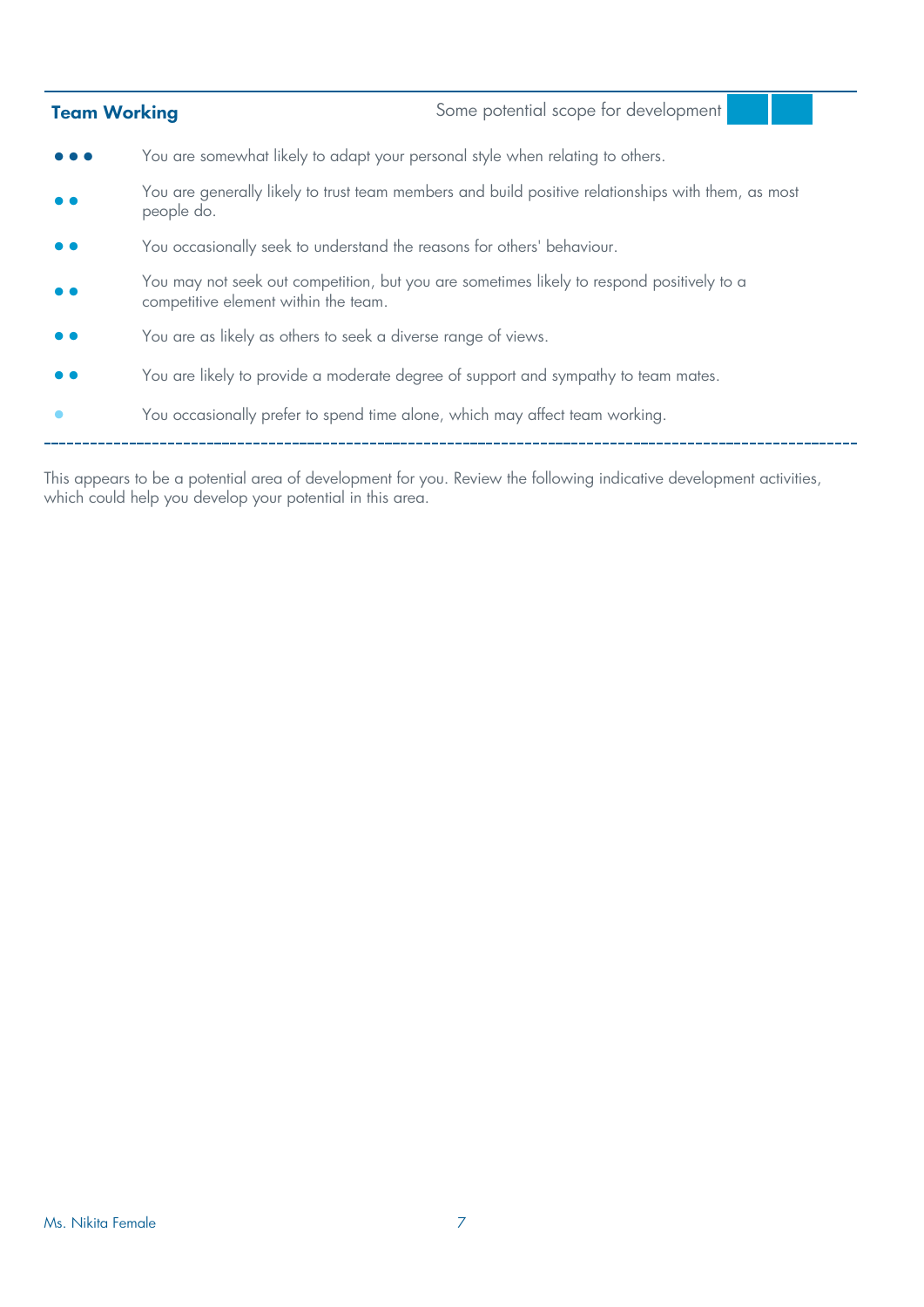#### **Indicative development activities**

Spend some time doing an exercise where you list some of the needs and expectations of your team mates. Work with them to identify when team co-operation works well, when it doesn't work well and what the barriers are. Share your ideas on ways to get over the barriers. Spend some time with your colleagues to identify the signs and symptoms of a silo mentality and use the list as a test for your team. For each sign and symptom, consider possible causes and ways of tackling them.

Some consider it significant to readily offer their help to their team mates, while others believe that each person should work out any issues they may be having on their own. In terms of effective team work, offering support promotes it more. Try identifying how you may be feeling at a particular situation and understanding how the people involved may be feeling. List signs that help you recognize when others are experiencing problems at work and consider offering your support when you see those signs.

Identify the overall purpose of the team's work and assess activities against it. Make sure you are clear on the ways in which you contribute to achieving this purpose, either by actively taking on tasks or by laying low on certain activities and allowing others to "shine".

Giving everyone the opportunity to be heard, is one of the most critical factors in effective team work. It allows people to see different perspectives, feel more engaged and recognized as a valuable member of a team. Make sure that during a team activity, you identify plans and solutions together with your team mates. Invite opinions and feedback from your colleagues, encourage their contributions.

A characteristic of good team players is that they are adaptable and flexible in their behaviours. Stretching our boundaries in small ways is a very effective way to exercise our adaptability daily; for example, saying 'yes' to a situation we would normally say 'no' to, trying new things, instead of responding negatively to a change, trying to embrace it and respond with interest, even if it doesn't come naturally.

Seeing good in others, especially people we are not familiar with can be challenging; however, lacking trust can impact our stress levels negatively. To help feel safer with the rest of the people on board, try this mental exercise: Bring each of your colleagues in mind and think of these phrases: "Just like me, this person is dealing with their worries and challenges. Just like me, this person wishes to be well, healthy, surrounded with people they trust."

It is easier to work with people when you know them better, because working relationships improve. Make a conscious effort to spend some quality time with your team mates to find out what they are interested in. Use this time as an opportunity to share some of your own interests, plans or experiences with your colleagues.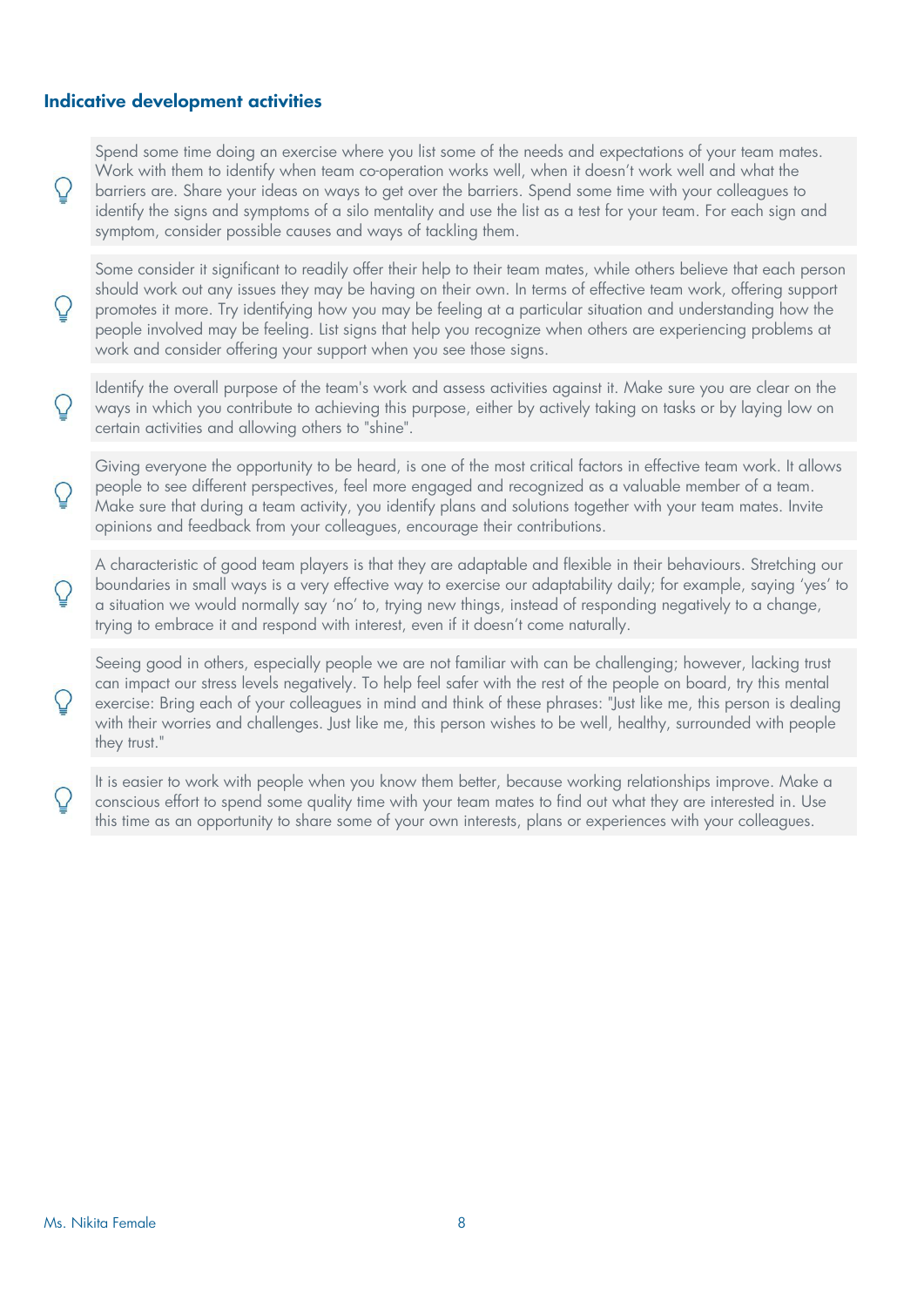| Some potential scope for development<br><b>Decision Making</b>         |                                                                                                                                                                                              |
|------------------------------------------------------------------------|----------------------------------------------------------------------------------------------------------------------------------------------------------------------------------------------|
| issues.                                                                | You are slightly inclined to consider the wider, abstract context involved in a decision,<br>focusing a little more on possibilities and inter-related information and less on the practical |
| You may consider both new and established approaches when needed.      |                                                                                                                                                                                              |
| measurement figures.                                                   | You are as comfortable as most others when analysing numerical information and/or                                                                                                            |
| You generally make decisions without too much delay.                   |                                                                                                                                                                                              |
| You are slightly less likely to take charge of situations than others. |                                                                                                                                                                                              |
| making decisions.                                                      | You are unlikely to probe into information and data for potential errors in analysis, when                                                                                                   |

This appears to be a potential area of development for you. Review the following indicative development activities, which could help you develop your potential in this area.

#### **Indicative development activities**

For the next difficult activity or project, brainstorm about all of the things that could go wrong or could prevent its successful completion. For each obstacle, rate the likely impact and probability that it will happen. For those obstacles rated high on both criteria, set up early warning systems to spot problems and act on the first sign of trouble. Prepare contingencies e.g. re-deploying resources, checking indications more often.

Break complex problems into component parts and identify the links and interdependencies between the parts. Seek others' insights if necessary. Consider the potential impact of a solution on connected elements before implementing any decisions.

Consider instances when, because of time pressure, you were forced to make decisions on the basis of limited information or analysis. Assess the steps you took to come to a final decision. Ask yourself what information was crucial and what information was "nice to have". Set a clear timeframe for making decisions in the future. Make a conscious effort to not put things off.

Draw up a list of information, categorizing it as known, unknown and in need of checking. Highlight major points in the data, stick to single words or one-liners. Identify the critical details required to make decisions. Look for relationships in the data, e.g. X always goes up when Y goes down. Seek trends in the data, e.g. Z is decreasing over time. Investigate conflicting data and determine its relevance. Scan for information that is not critical.

Try to be proactive about getting involved in work projects, rather than waiting for people to ask you to do something. Look at how you can drive the project through to completion, achieving a quality and timely result. Get people to give you feedback and try taking their comments on board. Show a positive attitude throughout, looking at solutions to issues and blockages as they arise.

Take time to work out options for tackling a task before it starts, or identify a process or practice that is not working as well as it might. Ask other people how they would tackle this task/ process. Use creative or new techniques (e.g. brainstorming) or out of the box approaches, in order to optimise a part of the task/ process, e.g. decision-making time, checking time, quality levels. Give others particular parts of the task to think about and then draw all the ideas together.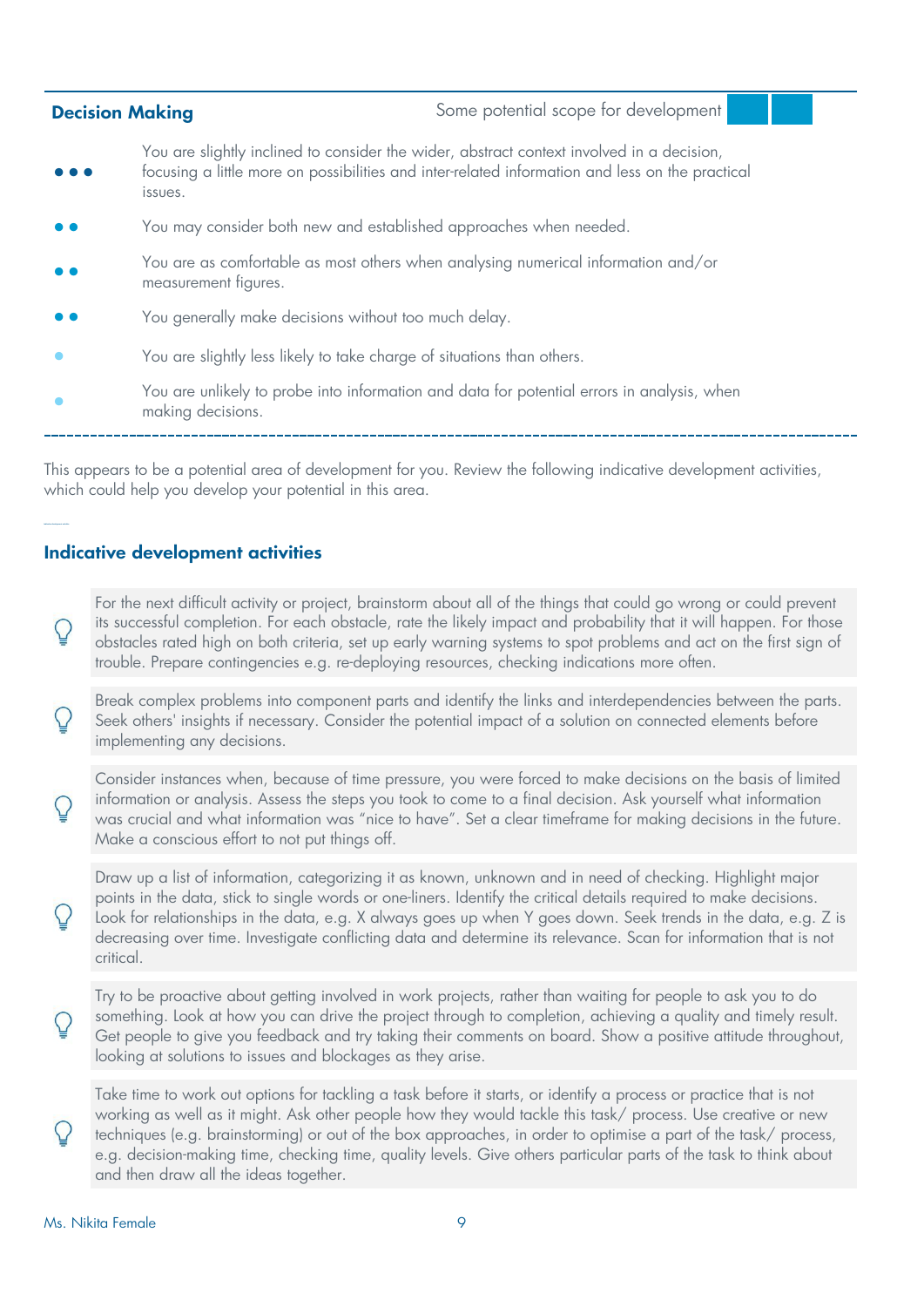#### **Work Quality & Safety Orientation Potential area to develop**

- **••** You are as likely as most to follow instructions from others.
- **•** You may not always adopt a methodical approach to work. In the regulated environment of the shipping industry, this slight tendency to overlook details may sometimes have a negative impact on results.
- **•** You are rather reluctant when managing/monitoring others' work, which may impair the application of quality or safety standards.
- **•** You may have some tendency to adopt a more reactive than proactive approach towards workload, focusing more on immediate business objectives and less on the long-term ones.
- **•** You are not very likely to adhere to rules, regulations and set procedures, and may feel comfortable bending some rules, especially on occasions when you consider them impractical.
- **•** You are unlikely to look for potential errors or implications when reviewing your own or others' work.
- **•** You place a very low priority on monitoring plans against agreed deadlines and deliverables; this flexible approach may result in unfinished tasks.

This appears to be a potential area of development for you. Review the following indicative development activities, which could help you develop your potential in this area.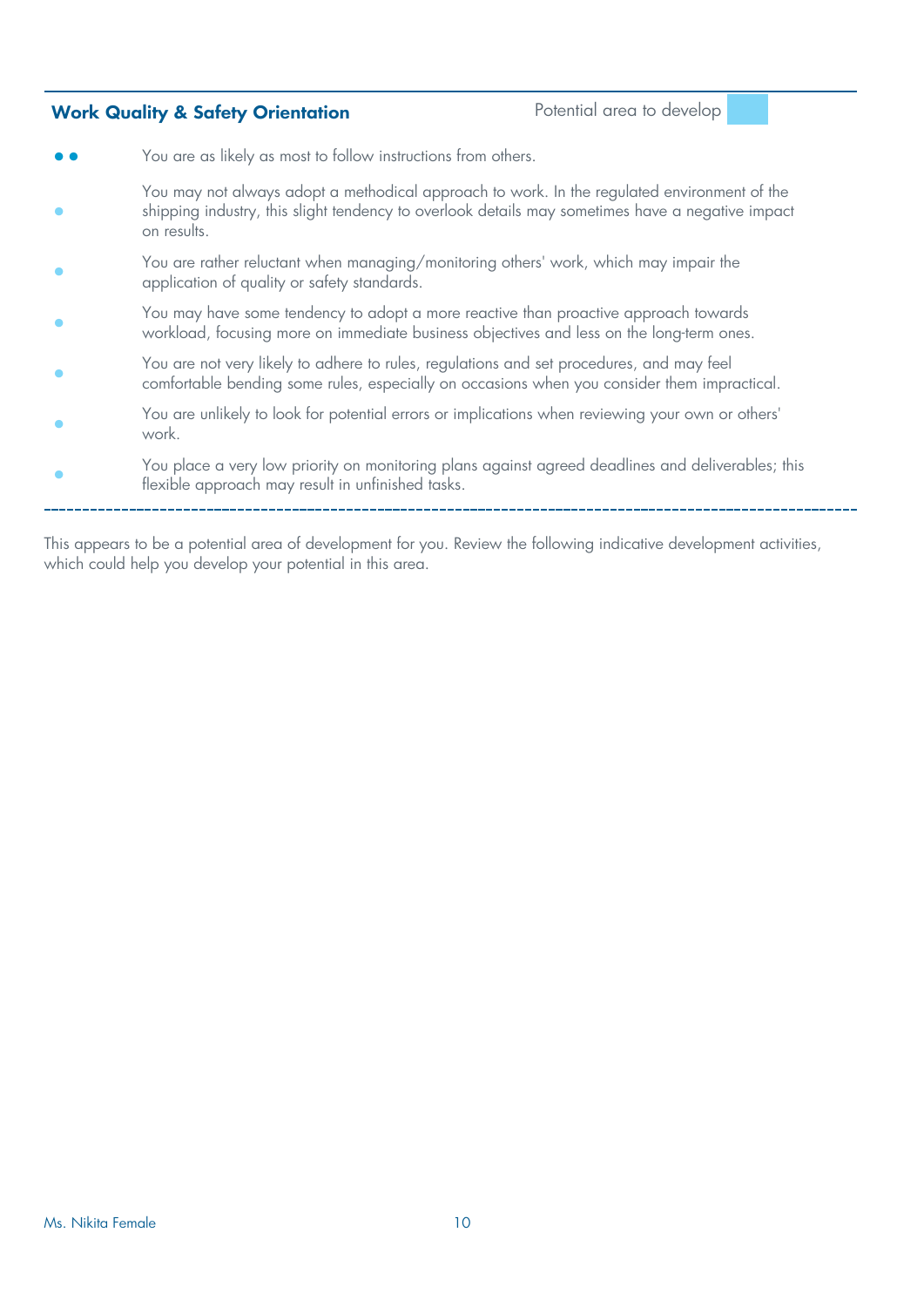#### **Indicative development activities**

Βe very clear on your organization's SMS and HSSE policies as well as quality performance standards. Make sure you know how these apply to your role. Set up key points in tasks to help you measure progress and do a quality check against agreed standards. Invite your peers or your supervisor to review your performance during a task. Set aside time at the end of each day to review progress against plans and revise plans if necessary.

Review your performance and output on a recent project with someone else who was closely involved. Identify where you may have overlooked details or missed some of the finer points. Try to focus on similar points in future projects, or take steps to ensure that others pick these up sufficiently.

Be clear on your company's PMS and how you contribute to its smooth running. If there are points you are not clear about, note them and discuss them with your supervisor. As you plan your workday out, include routine checking. Follow-up on this daily and, once completed, seek out some feedback from your supervisor until you feel confident that all your routine check-ups are running smoothly.

For the next difficult activity or project, brainstorm about all of the things that could go wrong or could prevent its successful completion. For each obstacle, rate the likely impact and probability that it will happen. For those obstacles rated high on both criteria, develop a contingency plan. Make sure all contingencies are taken into account. Get some feedback from your team mates or supervisor.

Ensure everyone is clear about the required safety and quality standards. Set up key points in tasks to help measure progress and perform quality checks against agreed standards. Talk with team members to find out about progress in areas where problems often arise; monitor checklists and log-books in your department.

Ask open-ended questions, to clarify understanding of a task and remain aligned with the guidelines your role entails. The "5 W's & 1 H" (why, where, who, when, what and how) is an easy way to ask open-ended questions and achieve a better understanding of a situation or command, in order to effectively engage in it.

Define SMART objectives for yourself and your team. SMART is an acronym for Specific, Measurable, Achievable, Realistic and Time-bound: every goal you set should be defined in terms of these dimensions. SMART goal-setting can help a lot in implementing plans. Review your current objectives against these criteria and rewrite them if required. Monitor progress accordingly.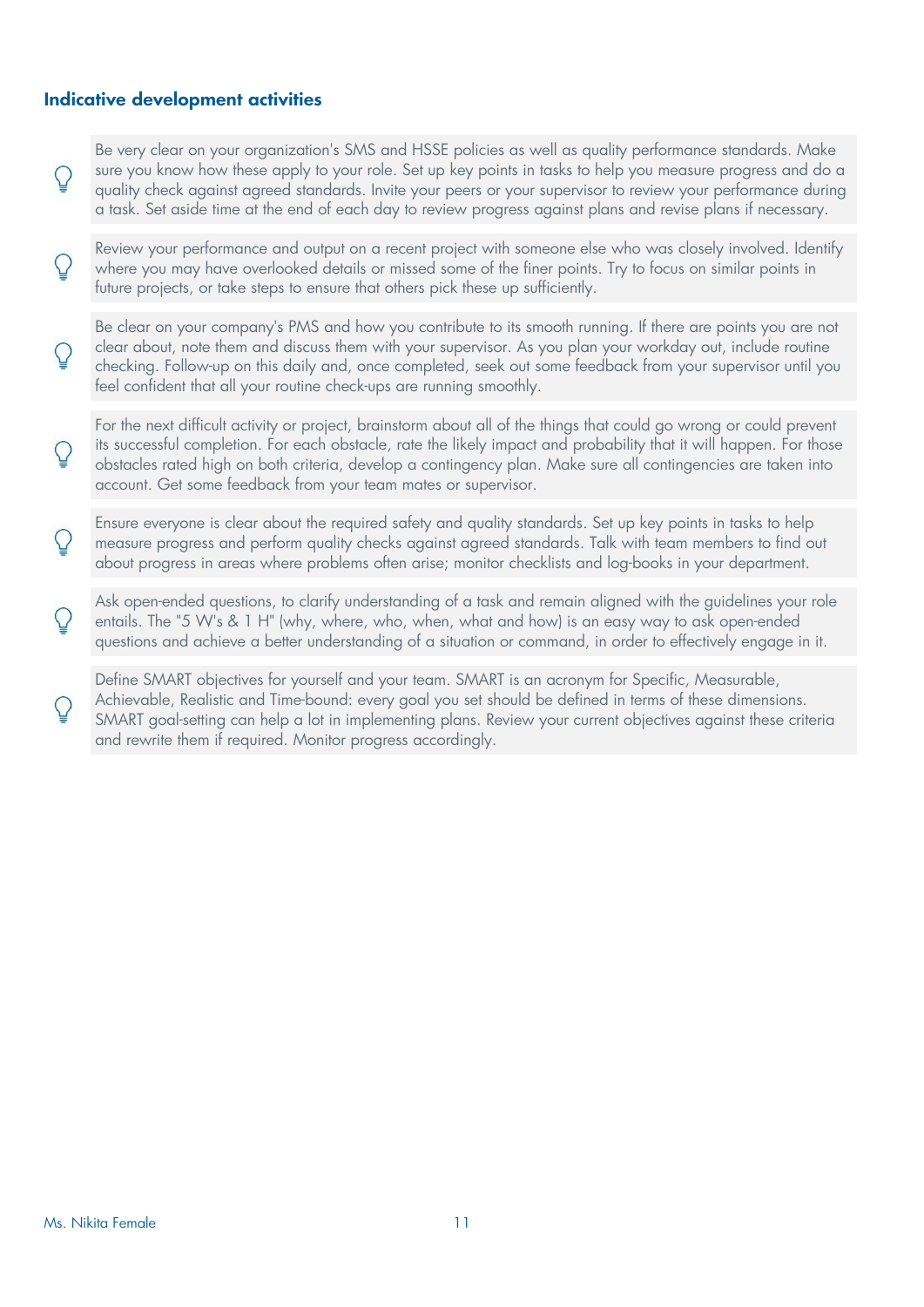| <b>Resilience &amp; Stress Management</b>                                                                                                                                                                 | Potential area of strength |  |
|-----------------------------------------------------------------------------------------------------------------------------------------------------------------------------------------------------------|----------------------------|--|
| You are a very calm individual who will find it easy to unwind from dealing with the day-to-day<br>matters and switch off from work pressures.                                                            |                            |  |
| You have a mature attitude towards criticism and negative feedback, being generally able to<br>cope with it, without dwelling on it.                                                                      |                            |  |
| You tend to keep a fairly firm hold over the expression of your emotions; even when being<br>pessimistic or stressed about a situation.                                                                   |                            |  |
| You tend to adapt interpersonal or working style across situations or under changing<br>circumstances.                                                                                                    |                            |  |
| You are as likely as most to feel calm before important or critical occasions, and approach<br>stressful situations with composure.                                                                       |                            |  |
| You slightly tend to focus on the negative aspects of a situation, and that may sometimes<br>undermine your resilience levels when faced with stressful situations, or could be transmitted to<br>others. |                            |  |
|                                                                                                                                                                                                           |                            |  |

This appears to be an area of relative strength for you. Review the following indicative development activities and continue to develop your potential here. You may also find it useful to consider the extent to which your current and future roles enable you to demonstrate your likely competence in this area.

#### **Indicative development activities**

When experiencing stress, our bodies tense up, our thoughts may begin to overwhelm us and our emotions can grab a hold of our actions. This is a natural reaction that we have the power to turn around, once we become aware of it. Exhaling through the mouth is the first step in combating the stress response, followed by a slow, deep inbreath. When you catch yourself being pulled by your body's natural stress response, try breathing consciously. Make this a daily practice.

Think of a situation that you are facing and are somewhat worried about its outcome: list your thoughts on the potential outcome of this situation and rate them as positive or negative. Replace negative thoughts with positive ones. For example, instead of thinking about what would happen if things went wrong, think about what would happen if things went well. Try switching from a negative, problem-focused perspective to a positive, solutionfocused one. Apply this exercise on 3 issues you are dealing with and are feeling worried about their potential outcome.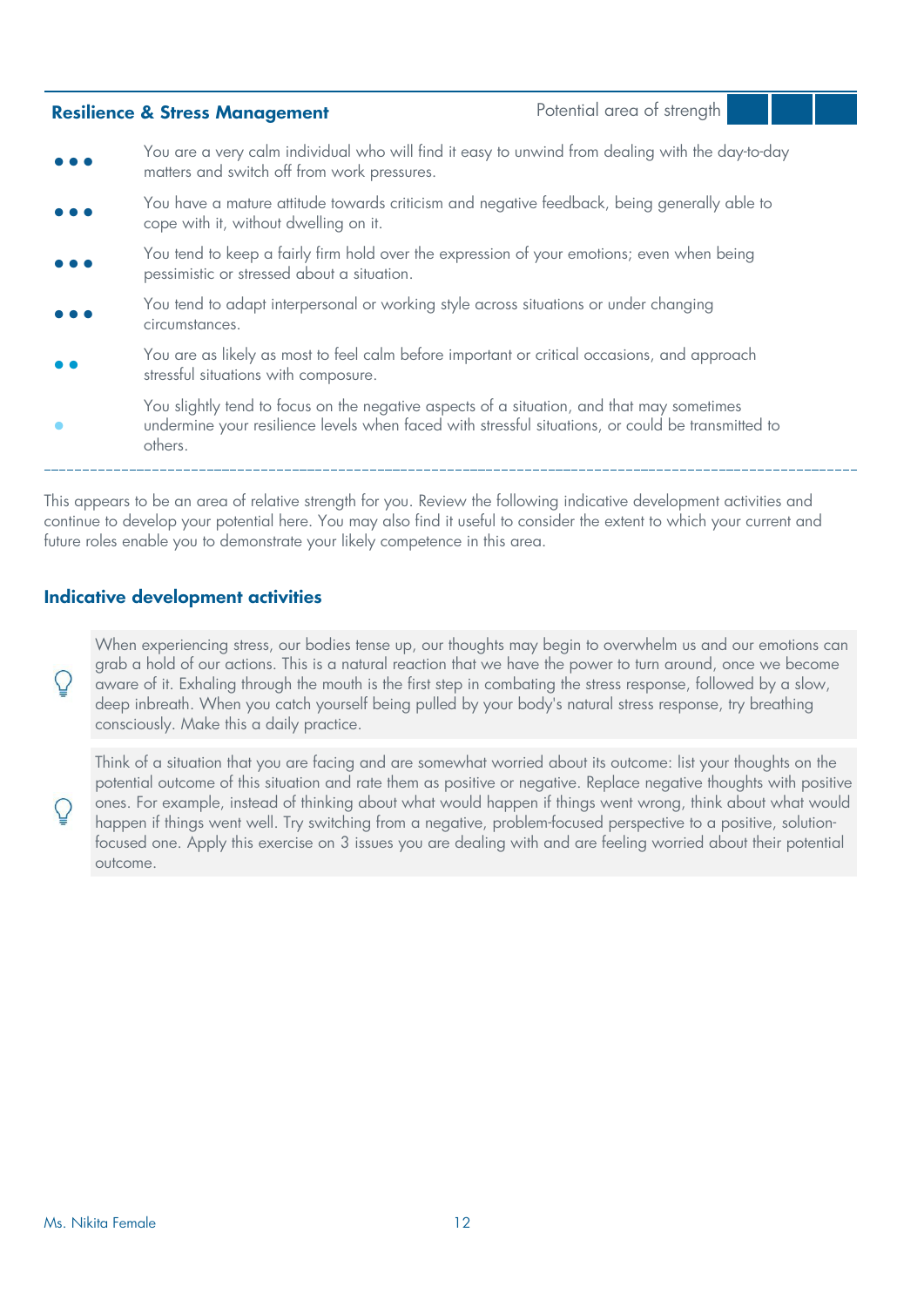|                                                    | <b>Review Process</b>    |    |
|----------------------------------------------------|--------------------------|----|
|                                                    | Timescale                |    |
|                                                    | <b>Support Required</b>  |    |
|                                                    | Development Activity     |    |
|                                                    | Development<br>Objective |    |
| Personal Development Action Planner: Nikita Female | Competency               |    |
|                                                    | Ms. Nikita Female        | 13 |